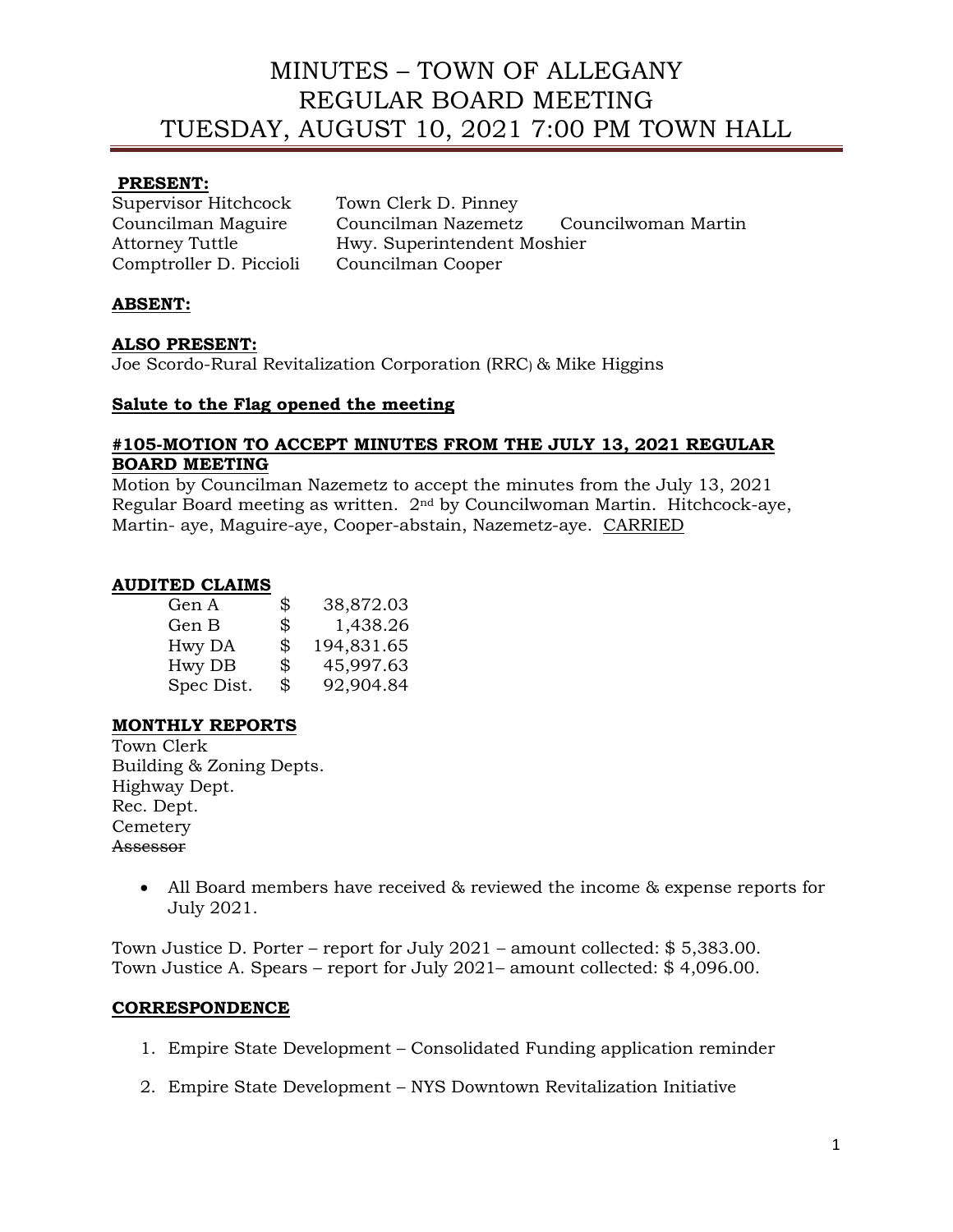## **NEW BUSINESS**

- 1. Rural Revitalization Fair Housing Officer (speaker)
- Joe Scordo-Rural Revitalization Corporation (RRC) spoke at the meeting regarding the Town Hall Renovation as the Fair Housing Officer & left Town of Allegany Housing & Neighborhood surveys for the public..
- 2. Appoint Michele Devine, Recreation Worker

## **#106-MOTION TO APPOINT RECREATION WORKER.**

Motion by Councilwoman Martin to appoint Michele Devine as part-time Recreation Worker effective 7/12/2021 at a rate of \$12.50 hr., with a probationary period of 6 mos. 2nd by Councilman Maguire. Hitchcock-aye, Martin- aye, Maguire-aye, Cooperaye, Nazemetz-aye. CARRIED

3. Appoint Mackenzie Aderman, Recreation Worker

### **#107-MOTION TO APPOINT RECREATION WORKER.**

Motion by Councilman Nazemetz to appoint Mackenzie Aderman as part-time Recreation Worker effective 7/12/2021 at a rate of \$12.50 hr., with a probationary period of 6 mos. 2nd by Councilman Maguire. Hitchcock-aye, Martin- aye, Maguireaye, Cooper- aye, Nazemetz-aye. CARRIED

4. Appoint Jayden Gustason as Summer Highway Worker

### **#108-MOTION TO APPOINT SUMMER HIGHWAY WORKER.**

Motion by Councilman Maguire to appoint Jayden Gustason as temporary Summer Highway Department worker at a rate of \$14.50 per hour beginning June 21, 2021. 2nd by Councilwoman Martin. Hitchcock-aye, Martin- aye, Maguire-aye, Cooper- aye, Nazemetz-aye. CARRIED

- 5. Set Public Hearing to update Dog Control Law
- discussion

### **#109-MOTION TO SET PUBLIC HEARING TO UPDATE DOG CONTROL LAW.**

Motion by Councilman Nazemetz to set a Public Hearing to discuss updating the Dog Control Law on September 14, 2021 at 7:00 pm prior to the regular board meeting. 2nd by Councilwoman Martin. Hitchcock-aye, Martin- aye, Maguire-aye, Cooper- aye, Nazemetz-aye. CARRIED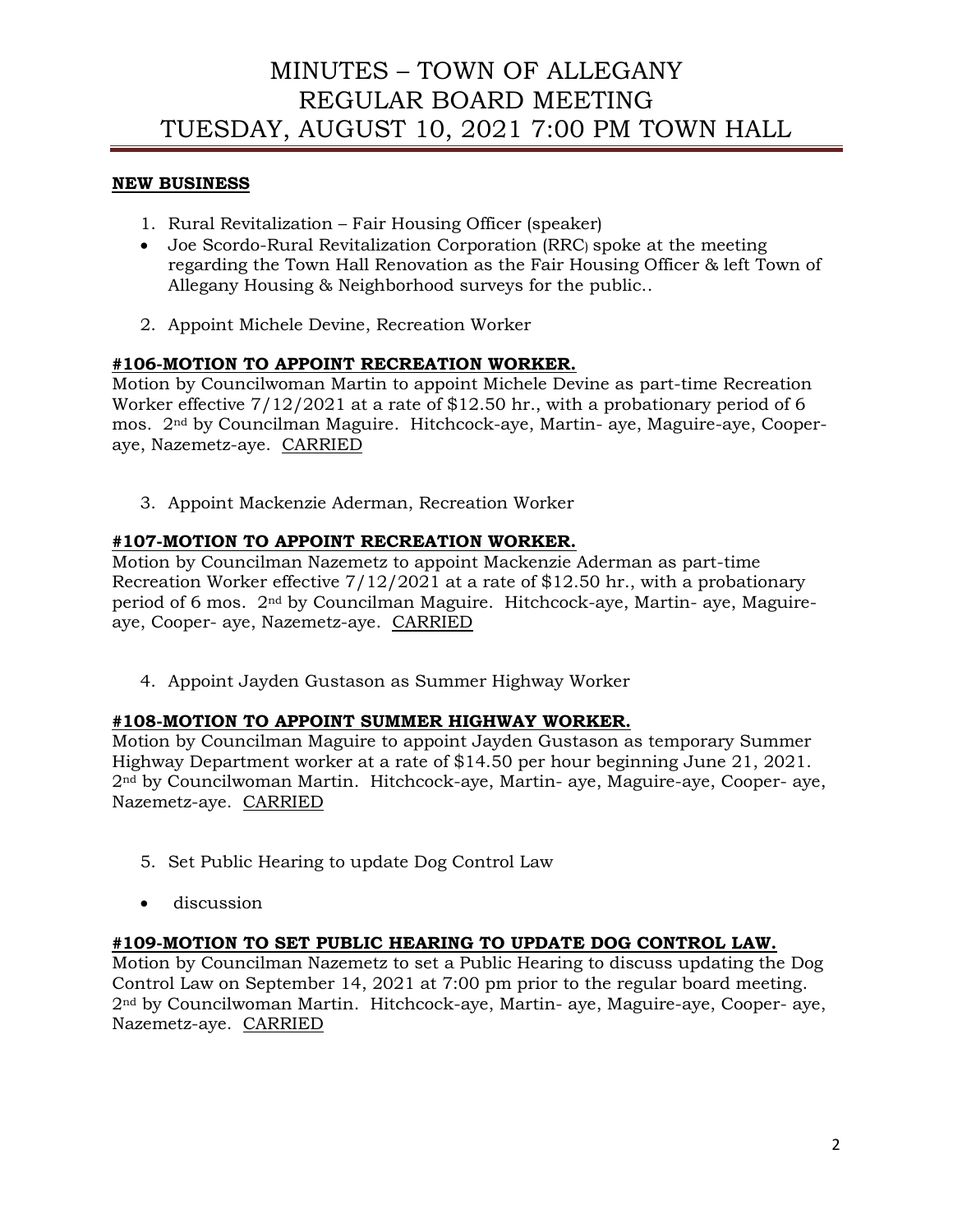#### **OLD BUSINESS – none**

#### **OTHER BUSINESS**

- 1. Discussion & Decision Fresh Fire worship assessment
- Discussion

#### **#110-MOTION TO APPROVE TAX ASSESSMENT CASE.**

Motion by Councilwoman Martin to approve settlement in the Fresh Fire & Living Waters tax proceedings that are currently pending before the Supreme Court to grant allow & approve the parsonage exemption for 123 Nolan Dr. SBL No. 93.052-2-5 for 2018 and 2019. The parsonage exemption would also be allowed, approved & granted for 3030 NYS Rt. 417 SBL No. 94.062-1-11 for 2018 only, based on the fact that there were auxiliary/support pastors residing there in 2018.  $2<sup>nd</sup>$  by Councilman Hitchcock-aye, Martin- aye, Maguire-aye, Cooper- aye, Nazemetz-aye. CARRIED

### **COMMITTEE REPORTS**

- 1. Comptroller Piccioli informed that the generator grant is ready to be bid out.
- 2. Stephanie Guthrie discussed the recent damage to the cemetery fence when it was hit by a vehicle. She will be getting estimates from Billings.
- 3. Jim Hitchcock will get with Tom Swift of CPL to organize a meeting of the stake holders of the exit 24 sewer extension.

#### **FROM THE FLOOR**

1. Mike Higgins asked how the Town Hall renovation is coming along. Supervisor Hitchcock stated everything is on track.